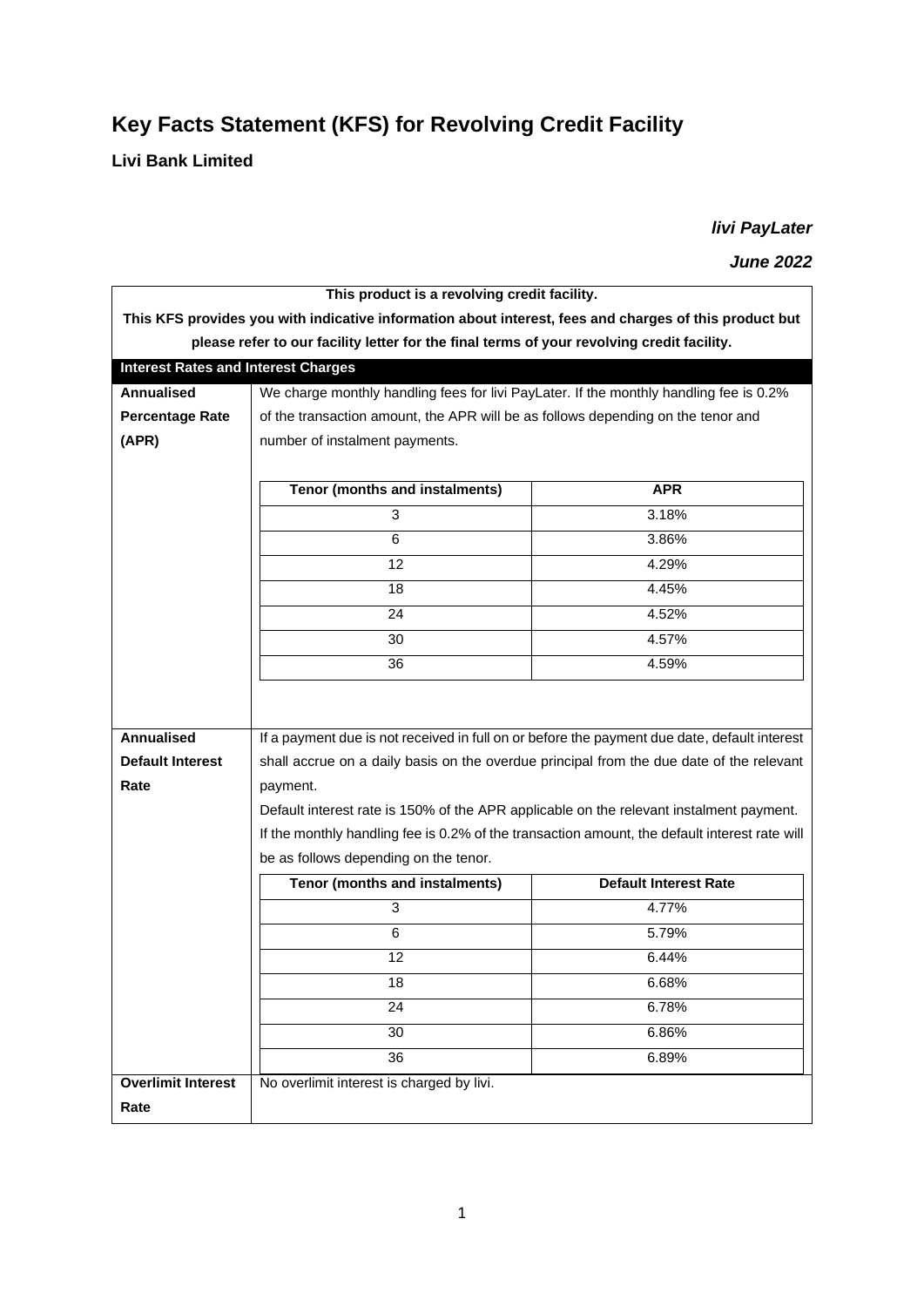| <b>Minimum</b>                                                                                                    | You are required to pay the full amount set out in the monthly statement of livi PayLater  |  |
|-------------------------------------------------------------------------------------------------------------------|--------------------------------------------------------------------------------------------|--|
| <b>Payment</b>                                                                                                    | on time.                                                                                   |  |
|                                                                                                                   |                                                                                            |  |
| <b>Fee and Charges</b>                                                                                            |                                                                                            |  |
| <b>Handling Fee</b>                                                                                               | The monthly handling fee of livi PayLater is as low as 0.2%, calculated based on the       |  |
|                                                                                                                   | total amount of a transaction. The monthly handling fee is payable with each instalment    |  |
|                                                                                                                   | payment.                                                                                   |  |
|                                                                                                                   |                                                                                            |  |
|                                                                                                                   | For example, if the total amount of the transaction is HKD1,200 and the monthly handling   |  |
|                                                                                                                   | fee rate is 0.2%, the monthly handling fee for each instalment is 0.2% of HKD1,200, i.e.   |  |
|                                                                                                                   | HKD2.4.                                                                                    |  |
| <b>Annual Fee</b>                                                                                                 | Not applicable                                                                             |  |
| <b>Withdrawal Fee /</b>                                                                                           | Not applicable                                                                             |  |
| <b>Transaction Fee</b>                                                                                            |                                                                                            |  |
| <b>Late Payment Fee</b>                                                                                           | Late Payment Fee: A blanket fee of HK\$300 or the instalment payment due and<br>1.         |  |
| and Late Payment                                                                                                  | payable, whichever is lower.                                                               |  |
| <b>Interest Charge</b>                                                                                            | Late Payment Interest Charge: Please see "Annualised Default Interest Rate"<br>2.          |  |
|                                                                                                                   | above.                                                                                     |  |
| <b>Early Settlement</b>                                                                                           | Early settlement is only allowed for repayment of a loan in full (and not in part), and an |  |
| Fee                                                                                                               | early settlement fee is payable and shall be calculated at 3% of the repayment principal.  |  |
|                                                                                                                   | livi may at its discretion adjust the early settlement fee at any time.                    |  |
|                                                                                                                   |                                                                                            |  |
|                                                                                                                   | Early settlement fee for a loan is waived if such loan is repaid in full on or before the  |  |
|                                                                                                                   | date of the first monthly statement of livi PayLater in which such loan is posted.         |  |
| <b>Overlimit</b>                                                                                                  | Not applicable                                                                             |  |
| <b>Handling Fee</b>                                                                                               |                                                                                            |  |
| <b>Returned Cheque</b>                                                                                            | Not applicable                                                                             |  |
| <b>Charge / Rejected</b>                                                                                          |                                                                                            |  |
| <b>Autopay Charge</b>                                                                                             |                                                                                            |  |
| <b>Lost Card</b>                                                                                                  | Not applicable                                                                             |  |
| <b>Replacement Fee</b>                                                                                            |                                                                                            |  |
| <b>Additional Information</b>                                                                                     |                                                                                            |  |
| A transaction will be made via the liviSave account instead of using livi PayLater if the transaction amount<br>■ |                                                                                            |  |
| is below the threshold. Iivi may at its discretion adjust threshold amount at any time.                           |                                                                                            |  |

■ You only need to pay a monthly handling fee. Iivi does not charge interest or other fees for livi PayLater. This handling fee may be different from customer to customer. For example, if the total amount of the transaction is HKD1,200 with 12 instalment payments and the monthly handling fee rate is 0.2%, the amount to be repaid for each instalment of this transaction = monthly instalment principal (HKD1,200/12) + monthly handling fee (HKD1,200 x 0.2%)=HKD102.4.